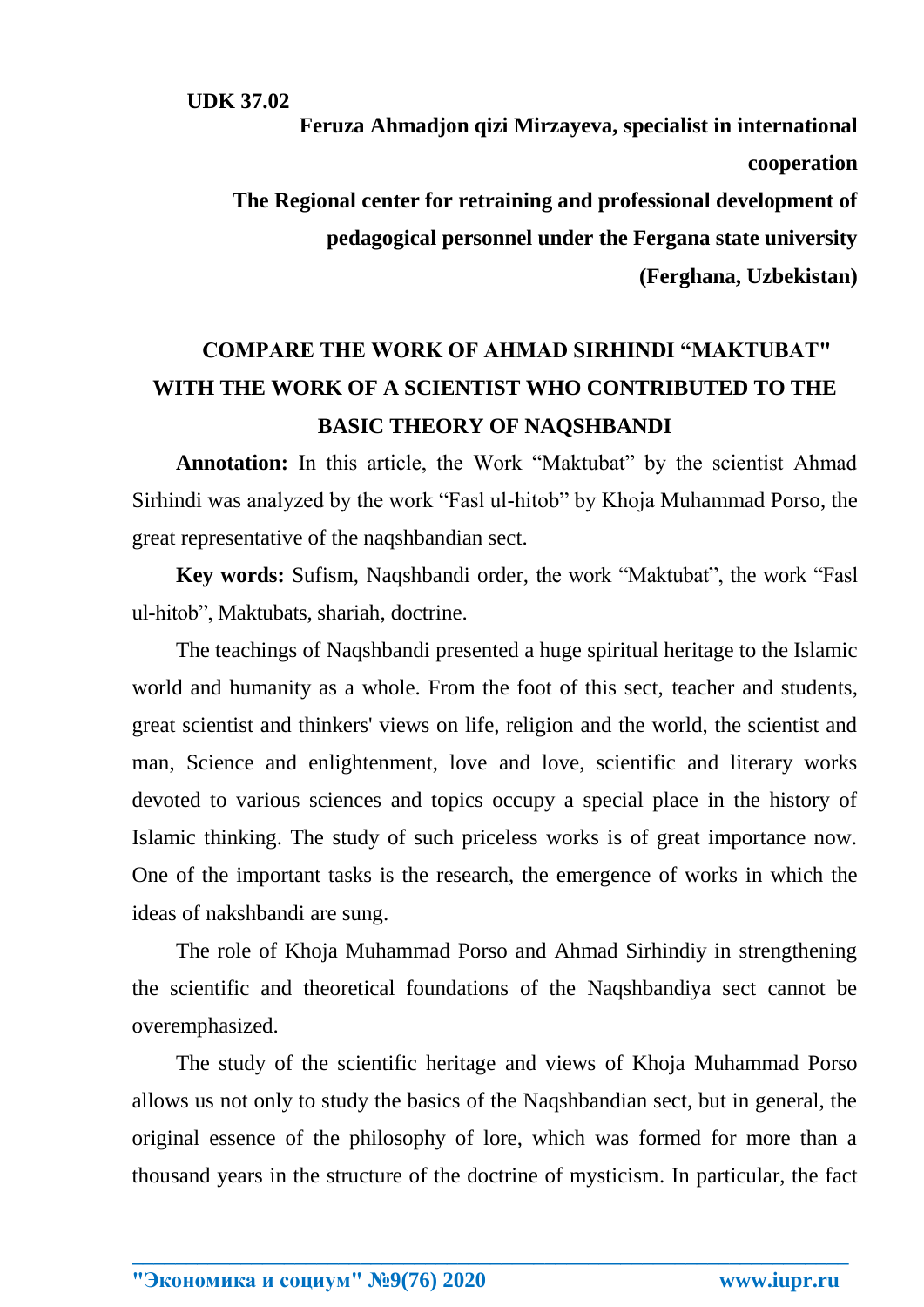that through the analysis and study of his work titled "Fasl ul-hitob", the doctrine of mysticism does not consist of a complex consisting only of clearly defined rituals, customs and certain rules of morality, on the contrary, this doctrine presents many interesting and instructive ideas, even in the context of a number of important issues and problems that have attracted we are once again convinced that it has reached maturity.

Like many of the works of Khoja Porso "Fasl ul-hitob" is written mainly in Persian and partly in Arabic. This work, which has wide coverage both in terms of volume and content and in terms of the issues posed, occupies a special place in the scientific heritage of Khoja Porso. Khoja Muhammad Porso in this game, relying on more than a hundred scientific sources on various fields and topics, analyzes and studies of several religious and irfanistic subjects in terms of jurisprudence, lore, word and moral sciences in order to show differences and similarities between the public and the sect. The work of Muhammad Porso devotes itself to the statement of the traditions and qualities of sayru suluk and Khoja Abdulkhalik Ghijduvani – suprat and siyrat, khodjagon. Khoja Muhammad Porso in the field of severe fiqh and ideological differences of that time, piri-Khoja Bahouddin in the field of ideological differences not only deviates from the leeches of Naqshband, but also goes out into the field of ideological struggles, taking his ideas and instructions as the main and permanent program for himself.

In the work of "Fasl ul-hitob" of Porto, information is given about the life, personality, status and status of the magnates belonging to different sects of the Sufi doctrine with different relations in the structure of different topics and issues. Although the author briefly touched upon the life, status and status of some thinkers and sheikhs in the work, he also gave specific information about the following thinkers: Sheikh Abusaid Harroz, Abu Yaqub Nahrjuri, Abulabbos Sayyari, Abu Bakr Fergani, Sahl bin Abdullah Tostari, Abu Salih Qassar, Junaid Baghdad, Ibrahim bin Ahmad, Abu Abdullah Muhammad bin Ali Al-Hakim Termiziy, Hussein bin Mansuri Hallaj, Ruvaym bin Ahmad, Sheikh Abu Bakr al-Kalabadi, Sheikh Ismail al-Mustamliy, Khoja Abdulkhalik Ghijduvani.

**\_\_\_\_\_\_\_\_\_\_\_\_\_\_\_\_\_\_\_\_\_\_\_\_\_\_\_\_\_\_\_\_\_\_\_\_\_\_\_\_\_\_\_\_\_\_\_\_\_\_\_\_\_\_\_\_\_\_\_\_\_\_\_\_\_\_**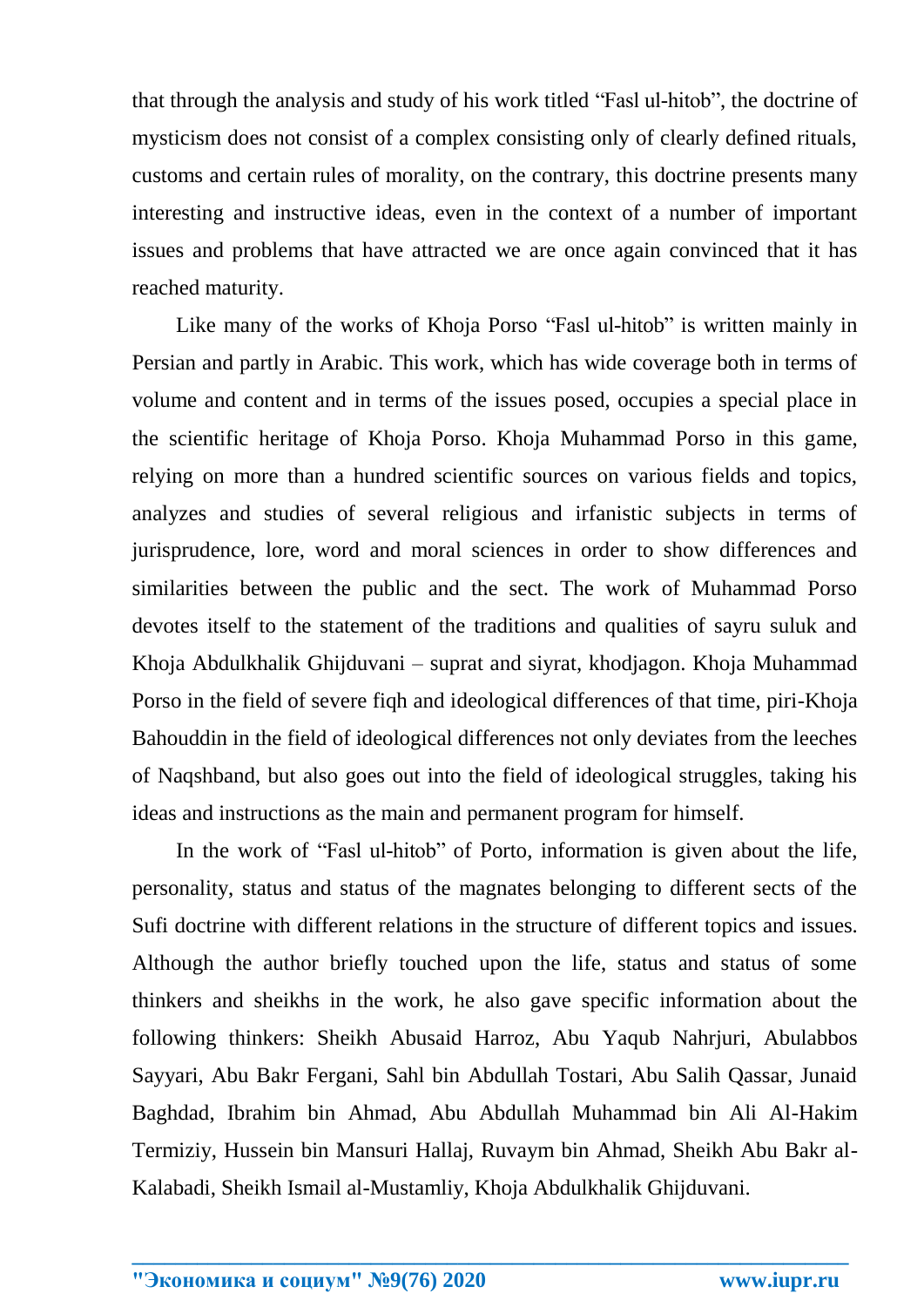Muhammad Porso tries to clarify a number of complex issues related to the history of mysticism, while explaining the facts, historical dates and events, narrations and narrations related to the life of the thinkers based on the information contained in various historical and mystical sources. In the process of thinking about the life or status of a certain thinker, he begins to explain, interpret and analyze some mystical occupation or subject. Sometimes, however, there is a detailed account of individuals who occupy an important place in the history of Sufism and historical events associated with them[1].

Porso, Ahmad Sirhindiy was one of the prominent scholars of his time. Sheikh Ahmed Sirhindi during his career in tariqat brought many followers to perfection and wrote some excellent works about tariqat. The works written by Imam Rabbani have been a source of spirituality for his followers and admirers for centuries and serve as a guideline for the people of the sect.

In contrast to the work of "Fasl ul-hitob" by Porso, Ahmad Sirhindi's work "Maktubat" focused on Sheikh's contemporary scholars, companions and admirers with valuable feedback on Sharia, sect issues, human and theology, and answers to their questions. The number of letters is 535[2]. The official language at that time was Persian. We can see that the letters are also written in exactly the same language and there are several Arabic ones among them.

But these letters of Ahmed Sirhindi were not brought to book status by himself<sup>[3]</sup>. Through his letters, he carried out a wide range of activities, attracting attention, which led to the fact that among society there was a political, scientific, spiritual and social influence on people who had power to be positive. In particular, the number of letters sent to political power holders is 116, the number of letters sent to spiritual teachers or spiritual power holders is 243, the number of letters sent to scientific authorities (famous scientists) is 130, the number of letters sent to people whose power of influence is not fully proved is 15. It is known that the imam Rabbani sent only one letter to some people in large quantities, and some to others[4].

**\_\_\_\_\_\_\_\_\_\_\_\_\_\_\_\_\_\_\_\_\_\_\_\_\_\_\_\_\_\_\_\_\_\_\_\_\_\_\_\_\_\_\_\_\_\_\_\_\_\_\_\_\_\_\_\_\_\_\_\_\_\_\_\_\_\_**